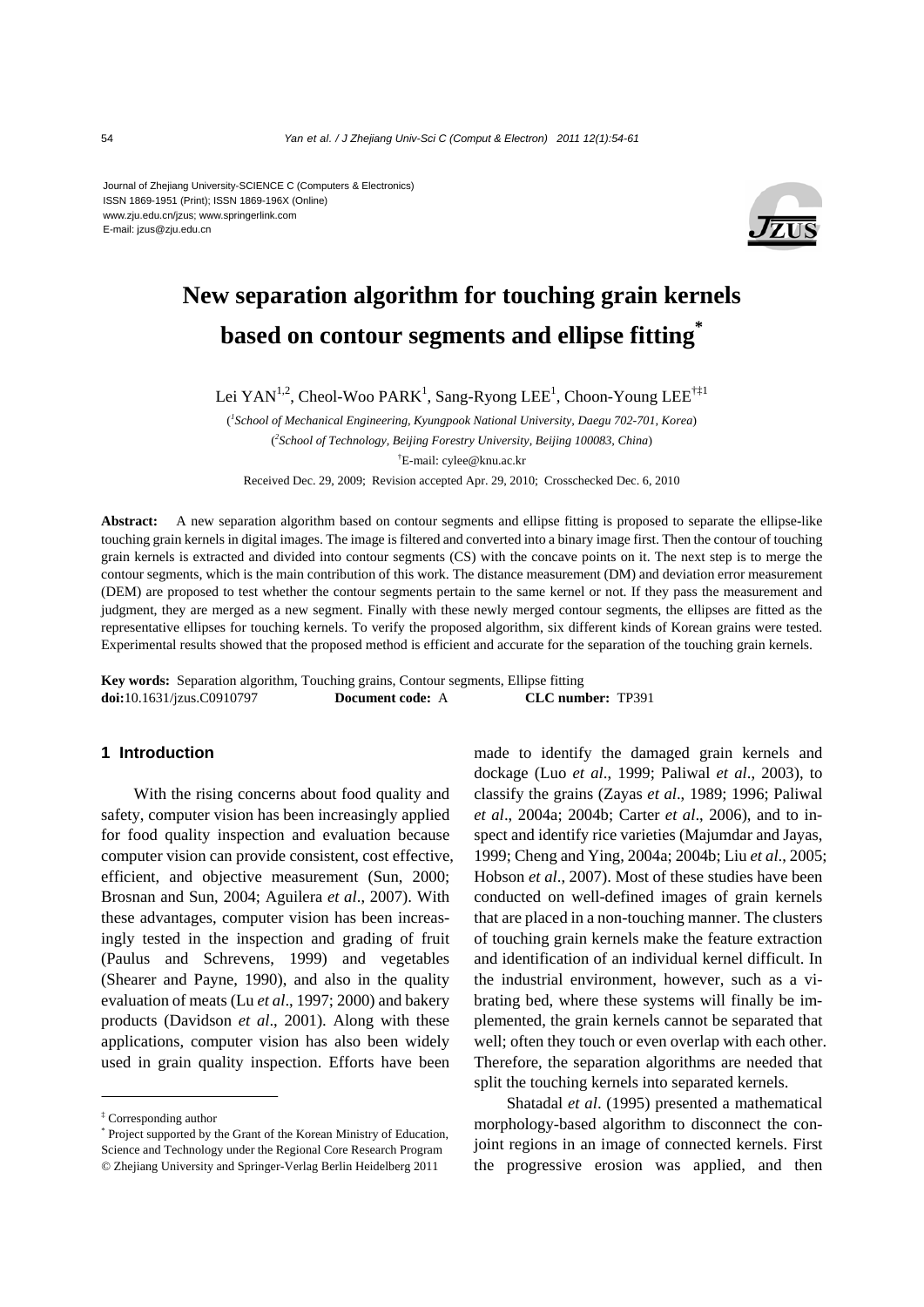thickening and dilating were used on the eroded images with the constraint that regions belonging to different kernels were not reconnected. But this algorithm was time-consuming and did not perform well on slender grains.

Visen *et al*. (2001) proposed an algorithm based on the potential nodes. The inertial equivalent ellipse was determined first, and then the degree of overlap was calculated to determine whether the component was an isolated kernel or occluding kernels. With the curvature of every boundary point of occluding kernels the potential nodes were identified. Next, the node pairs were constructed with the potential nodes. Finally, the first pair in the sorted list was selected as the terminal points of the segmentation line to separate the connected grains. Gao *et al*. (2007) used a similar method to search concave points and then the split points were matched with judgments of split direction, distance, and synthesis. As the number of touching kernels increased, however, the combinations of potential nodes often failed because of wrong pairings, resulting in wrong segmentation.

Zhang *et al*. (2005a) developed a separation algorithm based on ellipse fitting and clustering to split the connected grain kernels in images. First the object boundary was extracted by the edge detection operator. The edge pixels were tracked and stored in an ordered points list. Every time six of these edge points were randomly selected to fit one ellipse. After 100 fitted ellipses were generated, two selected criteria were applied to eliminate the inappropriate fitted ellipses. Next, the difference and similarity of fitted ellipses were determined by the five main parameters of ellipses, and the ellipses were clustered according to the Euclidean distance between them. Finally, the center patterns of clusters with more than five ellipses were assigned as the representative ellipses. Nevertheless, the algorithm was time-intensive. Moreover, it was tested only with two kernels touching each other. If the number of touching kernels was larger than three, it was difficult to cluster the fitted ellipses and determine the final representative ellipses.

Other algorithms based on Hough transform and morphological transform (Zhang *et al.*, 2005b), and distance transform and watershed segmentation (Wang and Paliwal, 2006), had been applied to separate the touching kernels. The former could not solve the above clustering and number problems either, while, for the latter, the internal markers could not be easily found. In addition, both of them were time-consuming.

This paper deals with a new separation algorithm based on contour segments and ellipse fitting to separate the touching grain kernels in digital images. The image is filtered and converted into a binary image first. Then the contour of touching grain kernels is extracted and divided into contour segments with the concave points on the contour. The next step is to merge the contour segments, which is the main contribution of this work. In this part, the distance measurement is proposed to exclude the contour segments with a low possibility that they belong to the same object. The candidate ellipse then is fitted by the direct least square ellipse fitting algorithm, and the deviation error is calculated for evaluating the fitness. Subsequently the contour segments are merged as a new segment if they pass the measurement and judgment. Finally, the ellipses are fitted to be the representative ellipses for touching kernels with these new contour segments. To evaluate our proposed algorithm, six different kinds of Korean grains were used to conduct the experiments and the results show that it is both efficient and accurate in separating the touching grain kernels.

## **2 The proposed algorithm**

The proposed algorithm can be divided into three parts: image pre-processing, contour pre-processing, and contour segments merging. Fig. 1 is the flow chart of the proposed algorithm. Details are described below.

### **2.1 Image pre-processing**

First, the color image is inputted and converted into the grayscale intensity image. Then the median filter is applied on the intensity image to remove the noise because it can protect the edge of the image while removing the noise effectively. Finally, the image is converted into the binary one with the threshold value determined by Otsu's method (Otsu, 1979). The pixels with gray values higher than the threshold are given the value of one as objects; others have the value of zero as background (Fig. 2a).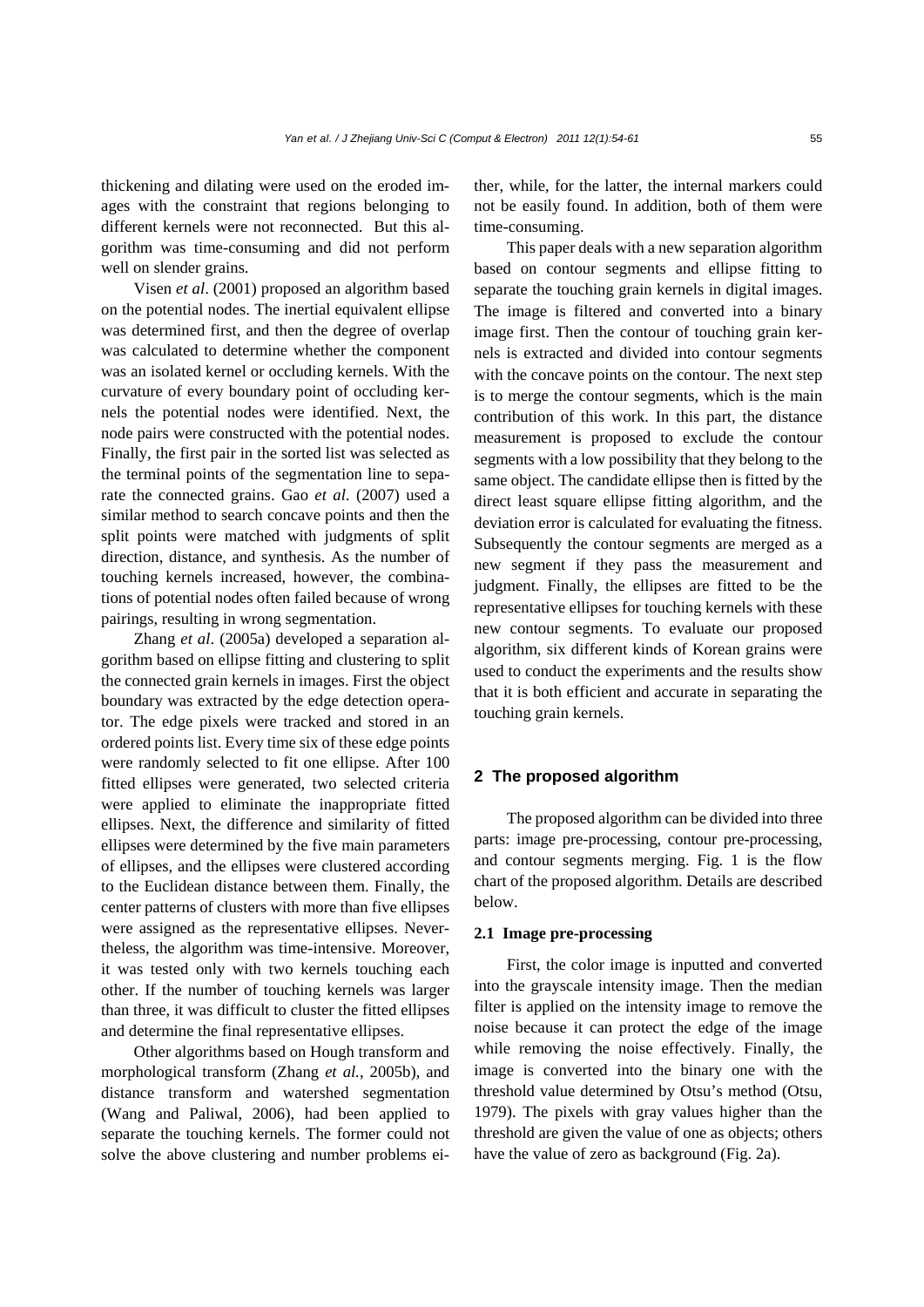

**Fig. 1 Flow chart of the proposed algorithm** 

#### **2.2 Contour pre-processing**

With a circular averaging filter the contour of touching kernels in the binary image is smoothed to remove the small-scale fluctuations which may cause false concave points (cp). The contour of touching kernels is extracted by the canny edge detector (Fig. 2b) and the contour points are stored in an ordered list. The following detection method of the concave points is used.

Let  $p_t(x_t, y_t)$  be a contour point, and the angle between the lines  $\overline{p_t p_{t-k}}$  and  $p_t p_{t+k}$  be defined as the concavity of  $p_t$ . Here,  $p_{t-k}$  and  $p_{t+k}$  mean the *k*th adjacent contour points of  $p_i$ ;  $k$  is set to 2 in this work.

concavity
$$
(p_t)
$$
 = angle $(p_{t-k}, p_t, p_{t+k})$   
=\begin{vmatrix} arctan  $\left( \frac{y_{t-k} - y_t}{x_{t-k} - x_t} \right)$  - arctan  $\left( \frac{y_{t+k} - y_t}{x_{t+k} - x_t} \right)$ . (1)

The point is determined as the concave point if the following two conditions are satisfied (Fig. 2c): (1) concavity  $(p_t)$  is in the range  $(\alpha_1, \alpha_2)$ ; (2) line  $p_{t-k} p_{t+k}$ does not traverse the touching kernels.



**Fig. 2 Processing example of the proposed algorithm** (a) Binary image after image pre-processing; (b) Contour of touching kernels; (c) Concave points on the contour; (d) Contour segments; (e) Candidate ellipses; (f) Representative ellipse of one kernel; (g) Final separation result

The values of  $\alpha_1$  and  $\alpha_2$  are determined as 30° and 150° respectively by the various tests.

With these concave points, the contour (*C*) of touching kernels can be divided into *N* contour segments (Fig. 2d).

$$
C = CS_1 + CS_2 + \dots + CS_N + cp_1 + cp_2 + \dots + cp_s, \qquad (2)
$$

where *s* is the number of concave points. One contour segment can be represented as  $CS_i = \{p_{i1}, p_{i2}, \ldots, p_{i n}\}$  $p_{iM_i}$  , where  $M_i$  is the number of points  $p_{ij}(x_{ij}, y_{ij})$  on  $CS_i$ .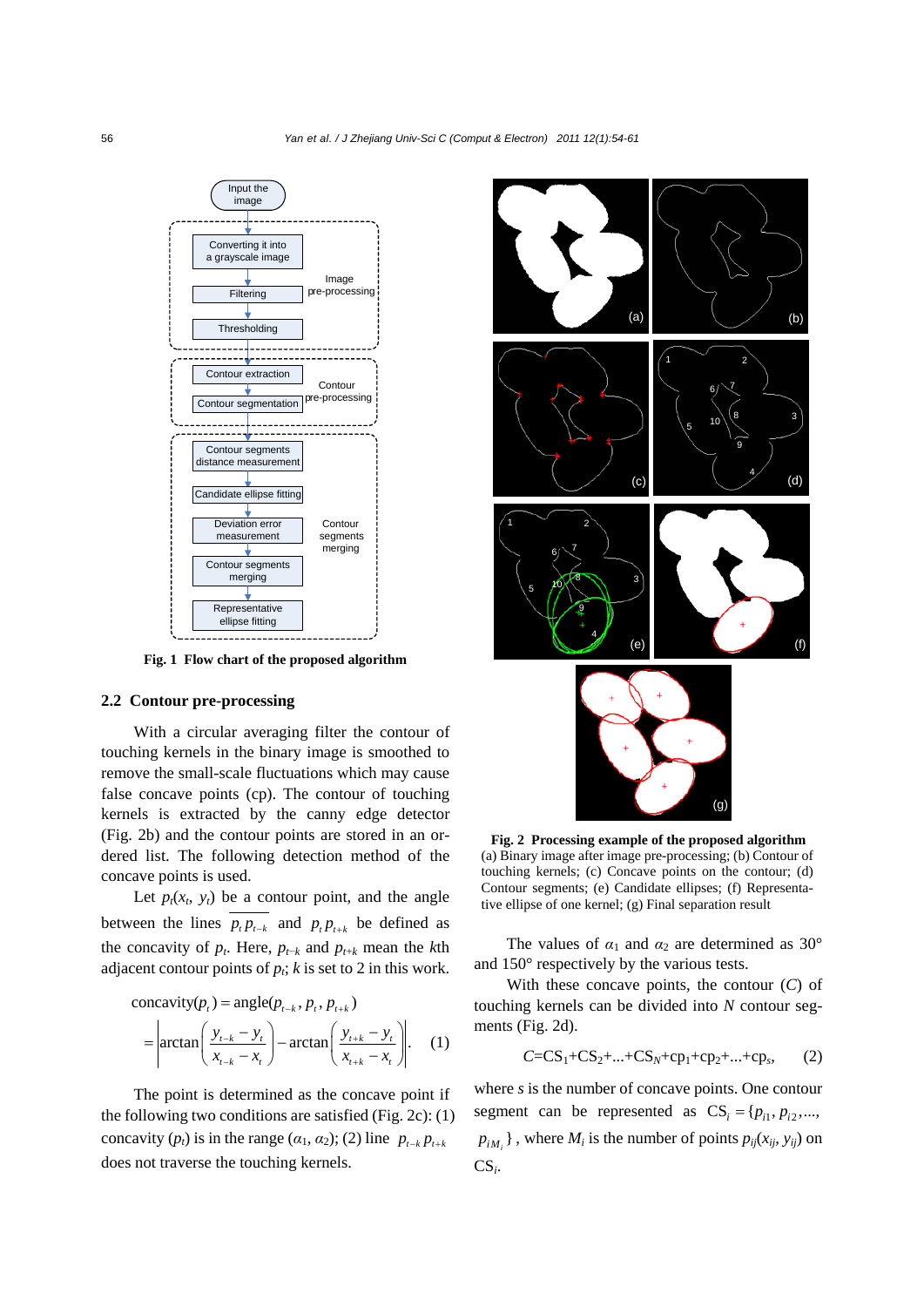#### **2.3 Contour segments merging**

From the above processing step, one contour of the same object may be divided into several contour segments. Thus, the aim of this subsection is to merge the contour segments belonging to the same grain. First, several measurements and the ellipse fitting algorithm are introduced, and then the merging steps are explained.

2.3.1 Distance measurement between contour segments

It is obvious that the possibility of two contour segments belonging to the same object is low if the distance between these two segments is large, and vice versa. Hence, assuming this property, the distance measurement is proposed to express the relationship between contour segments to exclude the contour segments with a low possibility of pertaining to the same object.

$$
DM(CSi, CSj) = \frac{1}{3}[d(pii, pji) +d(pimi, pjmj) + d(piMi, pjMj)].
$$
 (3)

Here,  $d(p_{i1}, p_{j1})$  and  $d(p_{iM_i}, p_{jM_i})$  are the Euclidian distances between the end points of contours  $CS_i$  and  $CS_j$ , and  $d(p_{im_i}, p_{jm_i})$  is the Euclidian distance between the middle points of contours  $CS_i$  and  $CS_j$ .

## 2.3.2 Ellipse fitting algorithm

The direct least square ellipse fitting method proposed by Fitzgibbon *et al*. (1999) is applied in this work. A general ellipse can be described by an implicit second-order polynomial:

where

$$
b^2 - 4ac < 0. \tag{5}
$$

 $F(x, y) = ax^2 + bxy + cy^2 + dx + ey + f = 0,$  (4)

The polynomial  $F(x_i, y_i)$  is called the algebraic distance of a data point  $(x_i, y_i)$  to the ellipse  $F(x, y)=0$ . Eq. (4) can be represented in vector form:

$$
F(k, x)=x \cdot k=0,\t(6)
$$

where  $\mathbf{k} = [a \ b \ c \ d \ e \ f]^T$  and  $\mathbf{x} = [x^2 \ xy \ y^2 \ x \ y \ 1]$  are the vectors of the coefficients of the ellipse and the coordinates of the data points, respectively. The coefficients can be found by solving the minimization problem of the sum of squared algebraic distances of the data points to the ellipse

$$
E = \sum_{i=1}^{m} F(x_i, y_i)^2, \qquad (7)
$$

which can be reformulated in vector form as

$$
E = \left\| \mathbf{D} \mathbf{k} \right\|^2, \tag{8}
$$

where the design matrix  $\boldsymbol{D}$  is of size  $m \times 6$ , and

$$
\mathbf{D} = \begin{bmatrix} x_1^2 & x_1 y_1 & y_1^2 & x_1 & y_1 & 1 \\ \vdots & \vdots & \vdots & \vdots & \vdots & \vdots \\ x_i^2 & x_i y_i & y_i^2 & x_i & y_i & 1 \\ \vdots & \vdots & \vdots & \vdots & \vdots & \vdots \\ x_m^2 & x_m y_m & y_m^2 & x_m & y_m & 1 \end{bmatrix} .
$$
 (9)

It is free to arbitrarily scale the parameters of Eq. (5), so the equality constraint

$$
4ab - b^2 = 1 \tag{10}
$$

is imposed. This is a quadratic constraint which may be expressed in the matrix form

$$
\boldsymbol{k}^{\mathrm{T}} \boldsymbol{C} \boldsymbol{k} = 1 \tag{11}
$$

$$
\boldsymbol{k}^{\text{T}}\begin{bmatrix} 0 & 0 & 2 & 0 & 0 & 0 \\ 0 & -1 & 0 & 0 & 0 & 0 \\ 2 & 0 & 0 & 0 & 0 & 0 \\ 0 & 0 & 0 & 0 & 0 & 0 \\ 0 & 0 & 0 & 0 & 0 & 0 \\ 0 & 0 & 0 & 0 & 0 & 0 \end{bmatrix}\boldsymbol{k} = 1.
$$
 (12)

The vector  $\boldsymbol{k}$  could be calculated based on Eq. (11) and the following equation:

$$
Sk = \lambda Ck, \tag{13}
$$

where  $S$  is the scatter matrix of size  $6\times6$ ,

$$
S = D^{\mathrm{T}} D,\tag{14}
$$

and *λ* is an eigenvalue for *S*.

as

The sum of squared algebraic distances of the points to the ellipse can be derived as

$$
E=||Dk||^{2}=k^{T}D^{T}Dk=k^{T}Sk=k^{T}\lambda Ck=\lambda k^{T}Ck=\lambda.
$$
 (15)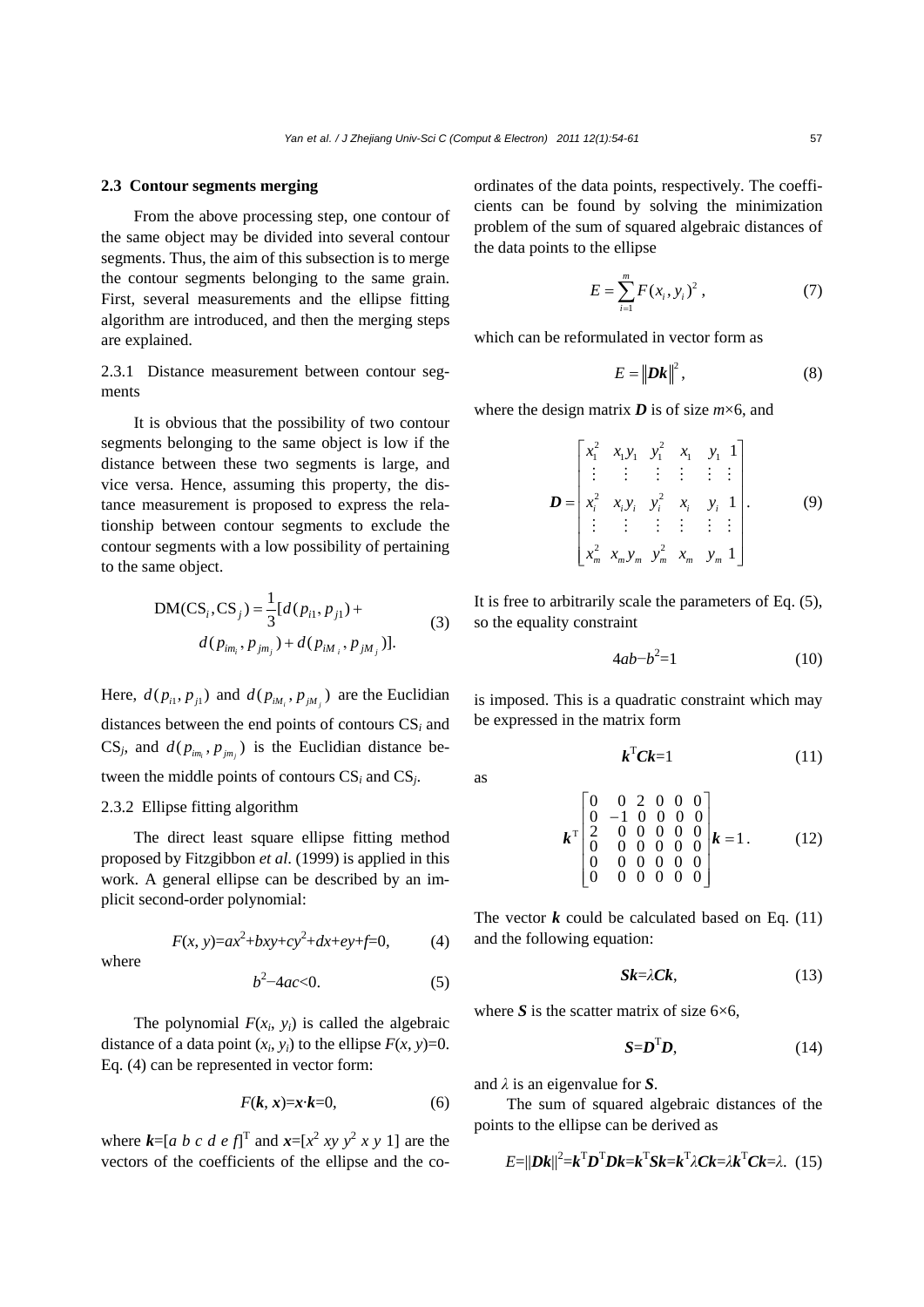Thus, the eigenvector of *S* corresponding to the minimal positive eigenvalue *λ* represents the best-fit ellipse for the given set of points.

2.3.3 Deviation error measurement from the contour segments to the fitted ellipse

In this work, the mean least squared algebraic distance is used as the deviation error measurement, which is proposed to find its fitness evaluation from the contour segments to the fitted ellipse. For the data points of given contour segments CS*#* , the sum of least squared algebraic distances (*E*) of the data points to the candidate ellipse CE can be calculated by the above algorithm. Thus, the deviation error measurement can be computed with the following equation:

$$
DEM(CS^*, CE) = E/M^* = \lambda/M^*, \tag{16}
$$

where  $M^{\#}$  is the total number of points on  $CS^{\#}$ .

## 2.3.4 Steps of contour segments merging

With the contour segments of touching kernels, the merging steps are described as follows:

1. Select the longest contour segment  $CS<sub>1</sub>$  from the contour segments.

2. Construct a set  $CS^*$  by including all  $CS_i$  if  $DM(CS<sub>1</sub>, CS<sub>i</sub>) < \delta_{DM}$  is satisfied. That is,

$$
CS^* = \{ CS_i \mid DM(CS_1, CS_i) < \delta_{DM}, \ i = 1, 2, \dots, k \} \ . \ (17)
$$

3. Fit ellipses with  $CS<sub>1</sub>$  and each  $CS<sub>i</sub>$  included in CS*\** by the direct least square ellipse-fitting algorithm, and compute the DEMs between these two contour segments and their corresponding fitted ellipses.

4. Merge  $CS_1$  with all  $CS_i$  whose DEMs are smaller than a certain threshold to make a  $CS<sub>new</sub>$ , which can be expressed as

$$
CS_{new} = \{ CS_{1} + CS_{i} \mid DEM(CS_{1}, CS_{i}) < \delta_{DEM}, \quad (18) \quad i = 1, 2, ..., k \}.
$$

5. Fit the ellipse with  $CS<sub>new</sub>$  as the representative ellipse for one of the touching kernels, and delete  $CS<sub>new</sub>$ .

6. Check if all  $CS_N$  are detected. If yes, output all representative ellipses and finish the process. If not, go back to Step 1.

To clarify, an example is used to explain the merging steps. Fig. 2d shows the contour segments divided by the concave points. First the longest one among these contour segments,  $CS<sub>4</sub>$ , is selected. Then the distance measurements are calculated between  $CS_4$  and other  $CS_i$ . A set  $CS^*$  is constructed with  $CS_8$ ,  $CS<sub>9</sub>$ ,  $CS<sub>10</sub>$ , for their distance measurements are smaller than a preset threshold  $\delta_{DM}$ . After that, candidate ellipses are fitted with  $CS_4$  and  $CS_8$ ,  $CS_9$ ,  $CS_{10}$ respectively, which are shown as the ellipses in Fig. 2e. Subsequently, the deviation error measurements between two contour segments pairs  $(CS<sub>4</sub>$  and  $CS_8$ ,  $CS_4$  and  $CS_9$ ,  $CS_4$  and  $CS_{10}$ ) and their corresponding fitted ellipses are computed. Since only CS<sub>9</sub> satisfies condition (18),  $CS_4$  and  $CS_9$  are merged as a new contour segment, and the ellipse is fitted with this new segment and one representative ellipse (the ellipse in Fig. 2f) is the output. Finally,  $CS_4$  and  $CS_9$  are deleted from the contour segments list. These steps are repeated for the longest one in the remaining contour segments, and the steps are looped until all the contour segments are used to fit representative ellipses (Fig. 2g).

Here,  $\delta_{DM}$  and  $\delta_{DEM}$  are determined with prior knowledge and various tests. For different kinds of objects, they should be adjusted into different values.

#### **3 Experimental results and discussion**

The performance and efficiency of the proposed algorithm have been evaluated. A total of 67 images for six kinds of Korean grains were acquired (9 images for each kind of rice, 15 images for soybean, and 16 images for corn). For each kind, there were 680 kernels of 190 touching objects, among which half of them were used for determining the threshold values and the remaining were used for performance evaluation. The algorithm was implemented with Intel dual core 2.4 GHz CPU, 2 GB RAM. The examples are demonstrated below.

Fig. 3 shows the binary image examples of each kind. Fig. 4 shows the results processed by our proposed algorithm. In these images, there are not only touching chains of grains but also touching clumps with holes (Bailey, 1992), which may not be possible to separate correctly by the preceding techniques. Fig. 4 shows that the cases of touching chains and clumps with holes are all well separated. Moreover, we can see that the proposed algorithm is robust, as it performs well even though the contours of touching kernels are not that smooth.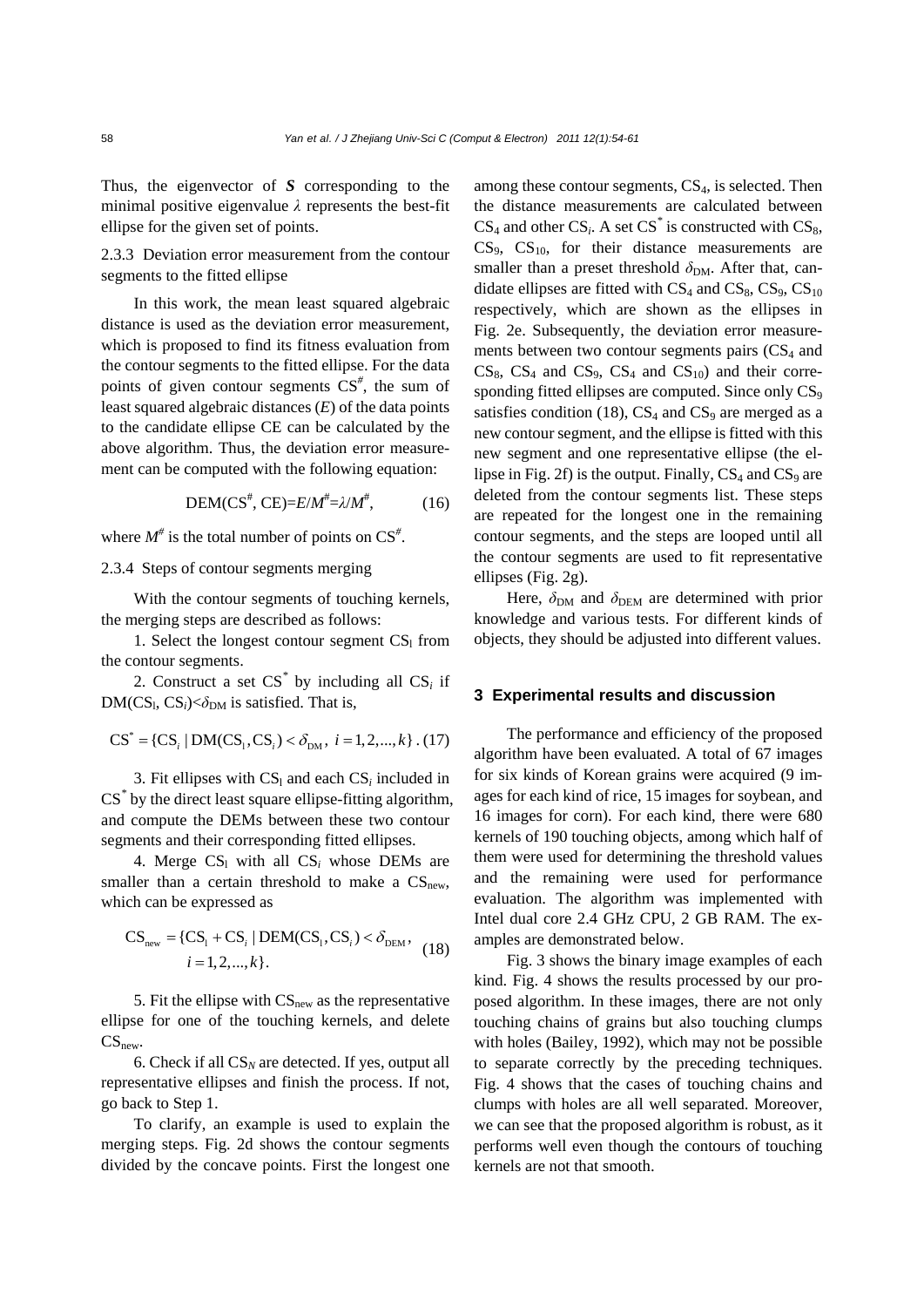

**Fig. 3 Image examples of common rice (a), brown rice (b), rough rice (c), glutinous rice (d), soybean (e), and corn (f)**



**Fig. 4 Experimental results of common rice (a), brown rice (b), rough rice (c), glutinous rice (d), soybean (e), and corn (f)**

Table 1 shows the threshold values of distance measurement  $\delta_{DM}$  and deviation error measurement  $\delta_{\text{DEM}}$  of six kinds of grains.

To evaluate the proposed method, the potential items are tested including:

1. Area overlap measure (AOM), which shows the overlap accuracy of algorithms (Visen *et al*., 2001). The AOM is calculated with

| <b>Table 1 The threshold values</b> |                       |                            |  |
|-------------------------------------|-----------------------|----------------------------|--|
| Grain                               | $\delta_{DM}$ (pixel) | $\delta_{\rm DEM}$ (pixel) |  |
| Common rice                         | 120                   | 200                        |  |
| Brown rice                          | 135                   | 230                        |  |
| Rough rice                          | 130                   | 220                        |  |
| Glutinous rice                      | 130                   | 220                        |  |
| Soybean                             | 320                   | 500                        |  |
| Corn                                | 780                   | 1050                       |  |

$$
\xi = \frac{\mu \cap \upsilon}{\mu \cup \upsilon},\tag{19}
$$

where  $\mu$  is the number of touching kernels pixels, and *υ* is the number of the fitted ellipses pixels.

2. Probability of correct detection (PCD), which is the ratio of the number of correctly detected separated grains to the total number of touching kernels in the input image.

The experimental results are shown in Table 2. The mean AOM values for each kind of grain are listed, indicating that the representative ellipses can overlap the touching kernels accurately. The high PCD values show that the algorithm can correctly separate almost all the touching kernels. Therefore, the proposed algorithm is accurate and efficient.

**Table 2 The experimental results**

| Mean AOM | $PCD$ $(\%)$ |
|----------|--------------|
| 0.923    | 94.71        |
| 0.937    | 93.68        |
| 0.951    | 95.29        |
| 0.929    | 93.82        |
| 0.981    | 100.00       |
| 0.942    | 96.47        |
|          |              |

AOM: area overlap measure; PCD: probability of correct detection

Although the experimental results show that the proposed algorithm performs well in separating the touching kernels of six kinds of grains shown above, there are some cases where it cannot achieve correct separation.

One such case is where the grain is not ellipselike, for example, the buckwheat in Fig. 5. Another case is where some of the contour segments are too short. In the case shown in Fig. 6, the over-segmentation cannot be avoided because the kernels are not strictly elliptical and the inner contour segments of these touching kernels are too short.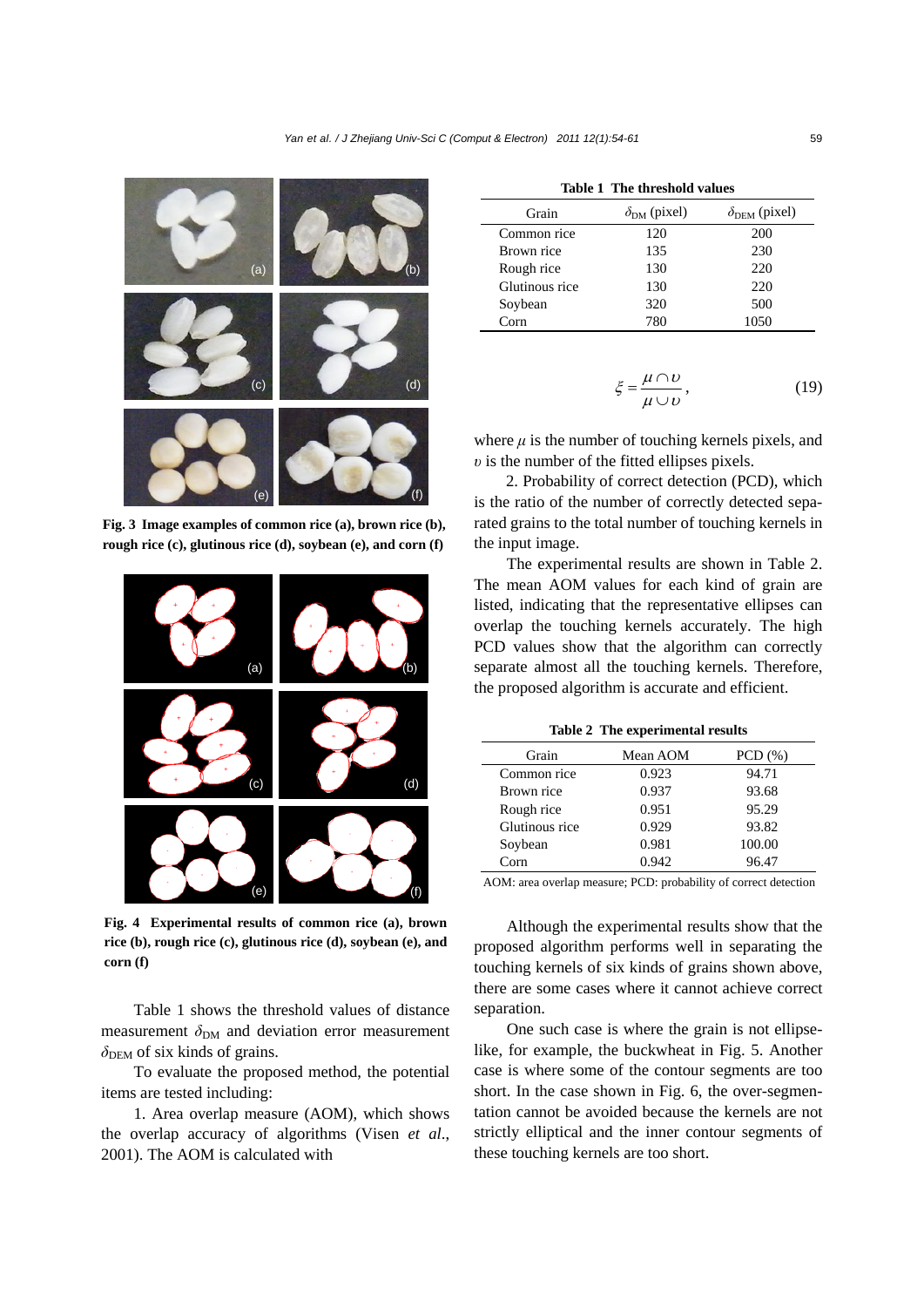

**Fig. 5 Examples of buckwheat where the grain is not ellipse-like: (a) original image; (b) segmentation result**



**Fig. 6 Examples of short contour segments, where the over-segmentation cannot be avoided: (a) original image; (b) segmentation result**

### **4 Conclusions**

A new separation algorithm for the ellipse-like touching grain kernels is developed in this paper. After image and contour pre-processing, the contour of touching grains is divided into several contour segments. Then distance measurement is calculated to exclude the inappropriate contour segments. Next, deviation error measurements are computed to judge the fitness of contour segments and their corresponding candidate ellipses. The satisfied contour segments are merged into a new one, which is used to fit the representative ellipse for the grain. The proposed algorithm is tested with six kinds of Korean grains and the experimental results show that it is efficient and accurate in splitting the ellipse-like touching grains. In addition, this algorithm can not only be used on the color image, but also be conveniently applied on the grayscale or binary image, since it is based on the contour segments of the touching object. Furthermore, the separation result of the proposed algorithm is helpful in positioning the touching grains with the centers of representative ellipses. In the field of identification and classification of grain kernels, it is also helpful if there are some cases where grains are touching with each other because the parameters of representative ellipses can be defined as the features of grains.

#### **References**

- Aguilera, J.M., Cipriano, A., Eraña, M., Lillo, I., Mery, D., Soto, A., 2007. Computer Vision for Quality Control in Latin American Food Industry: a Case Study. Int. Conf. on Computer Vision: Workshop on Computer Vision Applications for Developing Countries, p.1-11.
- Bailey, D.G., 1992. Segmentation of Touching Objects. 7th NZ Image Processing Workshop, p.1-6.
- Brosnan, T., Sun, D.W., 2004. Improving quality inspection of food products by computer vision: a review*. J. Food Eng*., **61**(1):3-16. [doi:10.1016/S0260-8774(03)00183-3]
- Carter, R.M., Yan, Y., Tomlins, K., 2006. Digital imaging based classification and authentication of granular food products*. Meas. Sci. Technol.*, **17**(2):235-240. [doi:10. 1088/0957-0233/17/2/002]
- Cheng, F., Ying, Y.B., 2004a. Machine vision inspection of rice seed based on Hough transform*. J. Zhejiang Univ.-Sci.*, **5**(6):663-667. [doi:10.1631/jzus.2004.0663]
- Cheng, F., Ying, Y.B., 2004b. Variety recognition of rice seeds using image analysis and artificial neural network. *SPIE*, **5587**:71. [doi:10.1117/12.570075]
- Davidson, V.J., Ryks, J., Chu, T., 2001. Fuzzy models to predict consumer ratings for biscuits based on digital features*. IEEE Trans. Fuzzy Syst.*, **9**(1):62-67. [doi:10. 1109/91.917115]
- Fitzgibbon, A., Pilu, M., Fisher, R.B., 1999. Direct least square fitting of ellipses*. IEEE Trans. Pattern Anal. Mach. Intell.*, **21**(5):476-480. [doi:10.1109/34.765658]
- Gao, H., Wang, Y., Ge, P., 2007. Research on Segmentation Algorithm of Adhesive Plant Grain Image. 8th Int. Conf. on Electronic Measurement and Instruments, **2**:927-930.
- Hobson, D.M., Carter, R.M., Yan, Y., 2007. Characterisation and Identification of Rice Grains Through Digital Image Analysis. IEEE Instrumentation and Measurement Technology Conf. Proc., p.1-5. [doi:10.1109/IMTC.2007. 379116]
- Liu, Z., Cheng, F., Ying, Y., Rao, X., 2005. Identification of rice seed varieties using neural network*. J. Zhejiang Univ.- Sci.*, **6B**(11):1095-1100. [doi:10.1631/jzus.2005.B1095]
- Lu, J., Tan, J., Gerrard, D.E., 1997. Pork Quality Evaluation by Image Processing. ASAE Annual Int. Meeting Technical Papers. MI, USA.
- Lu, J., Tan, J., Shatadal, P., Gerrard, D.E., 2000. Evaluation of pork color by using computer vision*. Meat Sci.*, **56**(1): 57-60. [doi:10.1016/S0309-1740(00)00020-6]
- Luo, X., Jayas, D.S., Symons, S.J., 1999. Identification of damaged kernels in wheat using a colour machine vision system*. J. Cereal Sci.*, **30**(1):49-59. [doi:10.1006/jcrs. 1998.0240]
- Majumdar, S., Jayas, D.S., 1999. Classification of bulk samples of cereal grains using machine vision*. J. Agric. Eng. Res.*, **73**(1):35-47. [doi:10.1006/jaer.1998.0388]